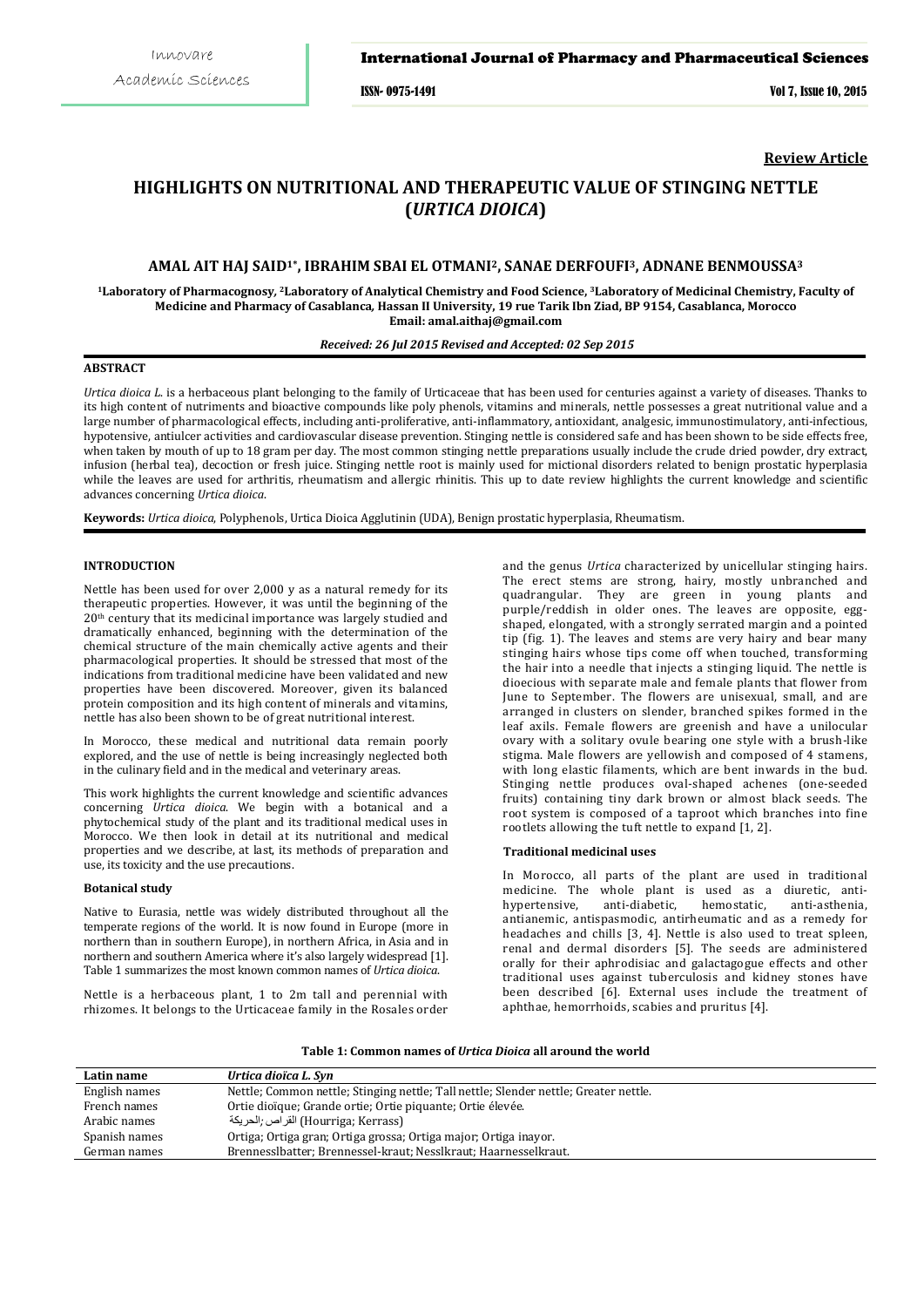

**Fig. 1:** *Urtica dioica,* **botanical aspects (Pictures from Wikipedia. Permission granted to copy, distribute and/or modify under the terms of the GNU Free Documentation License)**

#### **Phytochemical study**

The leaves of nettle are rich in flavonoids, as well as phenolic compounds, organic acids, vitamins and minerals. The root contains lectins, polysaccharides, sterols and lignans. The stinging action is due to the liquid contained in nettle's hairs. This liquid contains at least three compounds that could be the cause of its allergic reactions: acetylcholine, histamine and serotonin [2, 7].

Nettles secondary metabolites have marked pharmacological properties. The main flavonoids are quercetin, kaempferol and rutin. These flavonoids have antioxidant and anti-inflammatory properties that may limit oxidative damage responsible for some chronic diseases such as cancer, cardiovascular diseases and degenerative diseases. They have many other effects, such as the inhibition of lipid peroxidation of liver mitochondria and blood cells and have also been shown to have hypoglycemic, antibacterial and antiviral properties [8-10]. The most active flavonoid is quercetin. It has strong antioxidant and anti-inflammatory actions [11]. It is not only capable of reducing the incidence of mammary tumors in rats [12, 13] but it also has anti-tumor activity against prostate cancer [14]. Its anti-ulcerogenic activity has also been demonstrated [15, 16]. The antioxidant activity of rutin is similar to that of quercetin [17-19]. In addition, it has anti-inflammatory, anti-cancer properties and reduces the cytotoxicity of oxidized bad cholesterol (LDL) [20, 21]. Tannins, caffeic acid, ferulic acid and coumarins also have antioxidant activity and may protect cells against damage caused by free radicals [22, 23].

Nettle root contains a lectin called *Urtica dioica* Agglutinin (UDA). This lectin is somewhat unique. It has a low molecular weight (8 to 9 kDa) and consists of a single polypeptide chain of less than 100 amino acids [24]. The UDA has immunomodulatory activity and appears to limit the autoimmune manifestations [25]. Table 2 summarizes the chemical composition of nettle's main parts.

#### **Nutritional value**

Nettle leaves are rich in protein, fat, carbohydrates, vitamins, minerals and trace elements. Proteins make up of 30% of the dry mass [31]. Furthermore, the protein content of the leaves widely covers the needs of amino acids, especially the essential amino acids for humans [33, 38]. Content of mineral substances is about 20% of the dry mass [31, 45]. Nettle is rich in iron, zinc, magnesium, calcium, phosphorus and potassium. Leaves content of cobalt, nickel, molybdenum and selenium have also been determined [32]. The proportions of different compounds given in the literature are different. The origin and time of sample collection may be responsible for that. The maximum and minimum levels of various compounds are shown in tables 3 and 4.

#### **Table 2: Chemical composition of** *Urtica dioica*

| Part used | <b>Chemical composition</b>                                                                                                                       | <b>References</b> |
|-----------|---------------------------------------------------------------------------------------------------------------------------------------------------|-------------------|
| Aerial    | Flavonoids: Quercetin-3-O-rutinoside (rutin), kaempferol-3-O-rutinoside and isorhamnetin-3-O-glucoside.                                           | $[26-28]$         |
| parts     | Organic acids: Caffeic acid and its esters, ferulic acid, chlorogenic, citric, fumaric and phosphoric acids.                                      | [26, 29]          |
|           | Essential oil: Carvacol, carvone, naphthalene, $(E)$ -anethol, hexahydrofarnesyl acetone, $(E)$ -geranyl acetone, $(E)$ - $\beta$ -               | $[30]$            |
|           | ionone and phytol.                                                                                                                                |                   |
|           | Minerals and trace elements: Calcium, Potassium, Magnesium, Phosphorus, Iron, Sulphur, Zinc, Manganese, Copper,                                   | $[31-37]$         |
|           | Nickel and Selenium.                                                                                                                              |                   |
|           | Vitamins: vitamin A (retinol), vitamin B2 (riboflavin), vitamin B5 (pantothenic acid), vitamin B9 (folic acid), vitamin C                         | [33, 38]          |
|           | (ascorbic acid), vitamin K (phylloquinone).                                                                                                       |                   |
|           | Other constituents: Tannins, chlorophyll and carotenoids.                                                                                         | $[38]$            |
| Root      | Acidic polysaccharides: glucans, arabinogalactans and rhamnogalacturonans.                                                                        | $[39]$            |
|           | Flavonoids: myricetin, quercetin, kaempferol, quercetin-3-O-rutinoside (rutin), kaempferol-3-O-rutinoside and                                     | $[40]$            |
|           | isorhamnetin.                                                                                                                                     |                   |
|           | Minerals and trace elements: Calcium, Magnesium, Zinc, Manganese and Copper.                                                                      | $\left[34\right]$ |
|           | Lectins: Urtica dioica agglutinin (UDA), consisting of a single-chain polypeptide made of 89 amino acids and rich in                              | [24, 41]          |
|           | glycines, cysteines and tryptophans.                                                                                                              |                   |
|           | Phytosterols: $\beta$ -sitosterol; $\beta$ -sitosterol-3-O- $\beta$ -glucoside, (6'-O-palmitoyl)-sitosterol-3-O- $\beta$ -D-glucoside; $7\beta$ - | [27, 39]          |
|           | hydroxysitosterol; 7α-hydroxysitosterol; 7β-hydroxysitosterol-β-D-glucoside; 7α-hydroxysitosterol-β-glucoside; 24R-                               |                   |
|           | ethyl-5 $\alpha$ -cholestane-3 $\beta$ ,6 $\alpha$ -diol; stigmasterol, campesterol, stigmast-4-en-3-on, hecogenin.                               |                   |
|           | Lignans: neo-olivil, secoisolariciresinol, dehydrodiconiferyl alcohol, isolariciresinol, pinoresinol, and 3,4-                                    | [42, 43]          |
|           | divanillyltetrahydrofuran.                                                                                                                        |                   |
|           | Coumarins: Scopoletin                                                                                                                             | [39, 43]          |
| Fruit     | Fixed oil: saturated and unsaturated fatty acids.                                                                                                 | $[44]$            |
| (seeds)   | Carotenoids: β-carotene, lutein and violaxantin.                                                                                                  |                   |
|           | Polysaccharides.                                                                                                                                  |                   |

The vitamin composition is very varied. It contains both fat-soluble vitamins A, D, E and K, and also significant amounts of water-soluble vitamins, such as vitamin C and the B vitamins (B1, B2, B3, B9). Wetherilt found that 100g of fresh leaves contained 0.0l mg vitamin B1 (thiamine), 0.23 mg of vitamin B2 (riboflavin), 0.62 g of vitamin B3 (Niacin), 0.068 mg vitamin B6, 238 mg of vitamin C, 5 mg of provitamin A (β-carotene) and 14.4 mg of vitamin E (α-tocopherol) [38].

This richness in nutrients gives the nettle valuable nutritional and also pharmacological properties. Trace elements and vitamins strengthen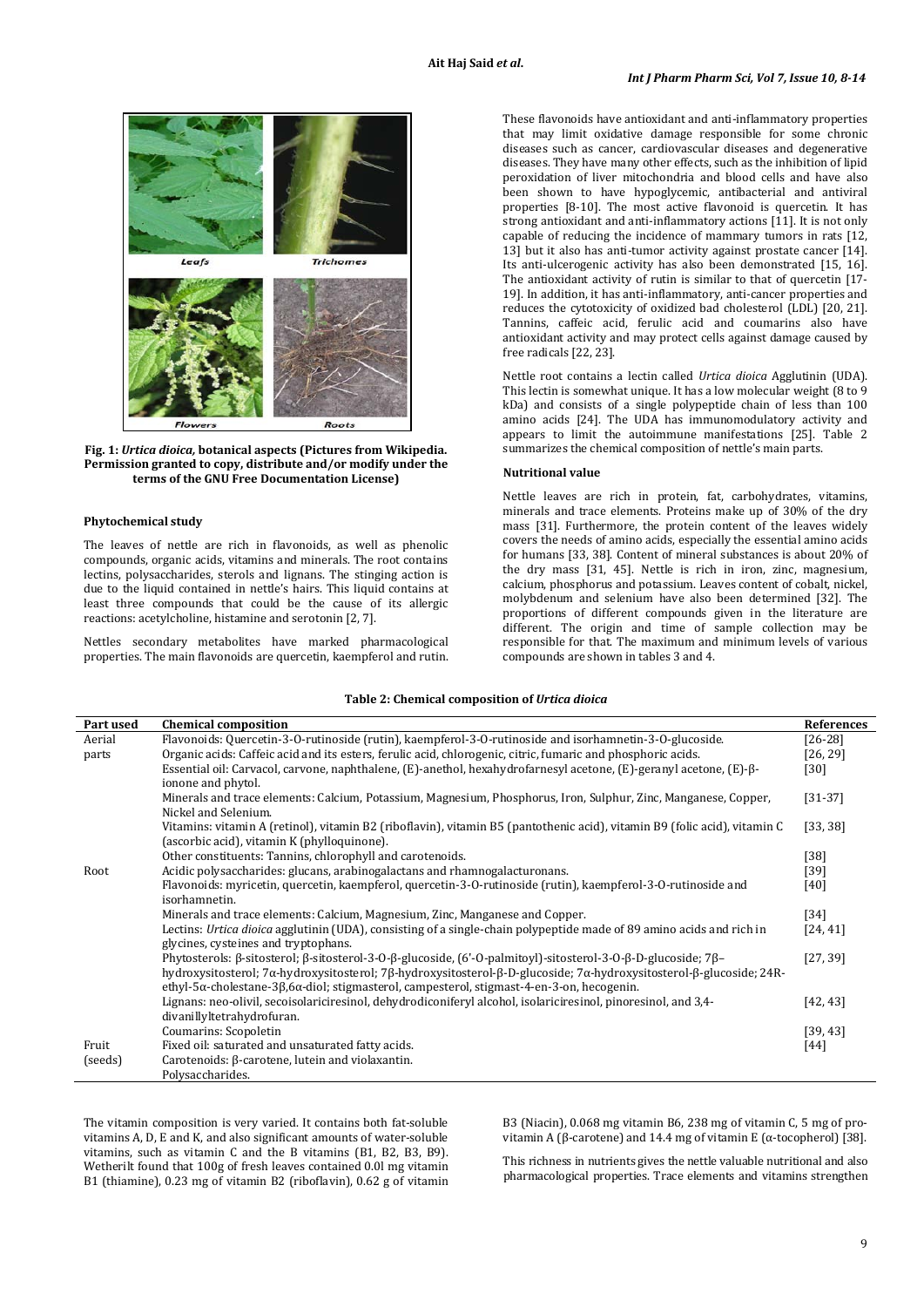the immune system and allow the body to better resist bacterial and viral infections. The simultaneous presence in nettle of vitamins B1, C, E, iron, zinc, selenium and manganese contributes to its anti-oxidant qualities. Nettle has also a remineralizing action, thanks to the presence of calcium, potassium, silicon and iron. It would be beneficial in osteoarthritis and osteoporosis. The high potassium content is another indicator of the protective power of nettle leaves against cardiovascular disease. The iron content and also the presence of vitamin C, which increases the bioavailability of iron makes that nettle is indicated for the treatment of anemia. Additionally, the magnesium intake it provides reduces the incidence of all forms of stress while zinc has an anti-inflammatory action.

Another asset of the nettle is chlorophyll. The nettles leaves contain a significant amount of chlorophyll, around 4.8 mg per gram of dry leaves [46]. This chlorophyll promotes cleansing and detoxification, it cleanses the digestive system and fights bloating and bad breath. In addition, chlorophyll promotes regeneration of cells and activates wounds healing.

Finally, thanks to their high content of protein, essential amino acids, vitamins and iron, nettle leaves can be an important nutritional supplement. Therefore, they can be a good remedy for the treatment of protein-energy malnutrition in malnourished children, pregnant women, convalescents and the elderly.

## **Table 3: Nutritional composition of fresh leaves of stinging nettle [31, 33-36]**

| <b>Nutritional constituent</b> | Min $(%)$ | Max(%) |  |
|--------------------------------|-----------|--------|--|
| Water                          | 65        | 90     |  |
| Proteins                       | 4.3       | 8.9    |  |
| Ashes                          | 3.4       | 18.9   |  |
| Carbohydrates                  | 7.1       | 16.5   |  |
| Lipids                         | 0.7       | 2      |  |
| Fibers                         | 3.6       | 5.3    |  |
| Calories (kcal/100g)           | 57        | 99.7   |  |
|                                |           |        |  |

**Table 4: Content of mineral and trace elements (mg/100 g of dry matter) [31-37]**

| Minerals and trace elements |            | $mg/100$ g of dry matter |                          |
|-----------------------------|------------|--------------------------|--------------------------|
|                             |            | Min                      | Max                      |
| Minerals                    | Calcium    | 113.2                    | 5090                     |
|                             | Magnesium  | 0.22                     | 3560                     |
|                             | Phosphorus | 29                       | 75                       |
|                             | Potassium  | 532                      | 917.2                    |
|                             | Sodium     | 5.5                      | 16                       |
| Trace elements              | Cobalt     | 0.0084                   | 0.018                    |
|                             | Copper     | 0.52                     | 1.747                    |
|                             | Iron       | 3.4                      | 30.30                    |
|                             | Manganese  | 0.768                    | 5.784                    |
|                             | Molybdenum | 0.4265                   |                          |
|                             | Nickel     | 0.0732                   | $\overline{\phantom{0}}$ |
|                             | Selenium   | 0.0027                   | 0.0074                   |
|                             | Zinc       | 0.9                      | 3.033                    |

#### **Pharmacological properties**

## **Antiproliferative activity**

Many research works show that nettle root's components can interfere with several mechanisms involved in the pathogenesis of benign prostatic hyperplasia. The antiproliferative effect on prostate cancer cells of UDA and the methanolic alcoholic root extracts has been demonstrated *in vivo* and *in vitro* [45, 47, 48].

Lignans from root extract not only inhibit the binding of androgens to their transporter proteins SHBG (Sex Hormone Binding Globulin), but also the binding of these proteins to the membrane receptors of the prostate, thereby inhibiting their proliferative activity on prostate tissues [42, 45, 49].

The root extract reduces the production of estrogen by aromatase inhibition, thereby decreasing the conversion of androgens to estrogens [50]. Also, it was mentioned that root extracts inhibit the enzymatic activity of the membrane of prostate cells, which would stop its growth [45, 51]. Clinical studies on a root extracts showed a significant improvement of the symptoms of benign prostatic hypertrophy [52-54].

## **Anti-inflammatory activity**

Scientific research has highlighted the nettle's ability to decrease the inflammatory response, through multiple mechanisms whose consequences are the reduction of synthesis of lipid mediators and proinflammatory cytokines. Indeed, leaf extracts inhibit the biosynthesis of arachidonic acid cascade enzymes, in particular the cyclo oxygenases COX-1 and COX-2, thereby blocking the biosynthesis of prostaglandins and thromboxanes [55].

In addition, an inhibitory effect was demonstrated on the NF-kappa B (nuclear factor kappa-light-chain-enhancer of activated B cells) system involved in immune, inflammatory and antiapoptotic responses [56,57] and the PAF (Platelet Activating Factor) [55]. Furthermore, several studies have shown that the extract of the leaves reduces the release of Interleukins IL-2 and IL-1β, Interferon γ (IFN γ) and Tumour Necrosis Factors TNF-α and TNF-κ [58,59].

Therefore, the anti-inflammatory effect of nettle leaves suggest that it may be useful in acute inflammatory diseases but also in chronic diseases, like rheumatoid arthritis.

The aqueous extract of nettle roots also has anti-inflammatory activity. Wagner had shown that a polysaccharide fraction of this extract has an inhibitory effect on the induced rat paw oedema. comparable to that of indomethacin [60]. The anti-inflammatory effect is related to the inhibition of cyclo oxygenases and lipoxygenases, and to cytokines production.

## **Antioxidant activity**

Extracts of nettle have a neutralizing role of reactive oxygen species (ROS). Their antiradical activity on the superoxide anion O2 °-, the hydroxyl radical OH ° and nitric oxide radical NO ° was determined by spectrophotometry. Numerous studies have shown that the methanolic and ethanolic extracts of leaves have a remarkable antioxidant effect on the 1,1-diphenyl-2-picrylhydrazyl radical (DPPH) [9, 61-63].

Chelation of ferrous iron was evaluated using ferrozine, which forms a red chromophore with the residual iron (FeII-Ferrozine) having an absorption maximum at 562 nm. The absorbance obtained shows that nettle has a significant chelating activity of the ferrous ions [63].

Another study conducted on rats treated with carbon tetrachloride (CCl4 ), showed that nettle decreased lipid peroxidation and increased the activity of the antioxidant defense system playing thus a protective role against hepatotoxicity. This antioxidant activity is essentially correlated to the phenolic compounds content [9, 64].

#### **Immunomodulatory activity**

Many studies indicate that flavonoids are able to modulate the immune system. This modulatory effect of the aerial parts of nettle was studied on mice, using an ethanolic extract at two different doses (50 and 100 mg/kg), taken orally for 14 d. The activities of enzymes such as cytochrome P450, lactate dehydrogenase (LDH) and NADPH-cytochrome P450 reductase showed a significant decrease while the antioxidant enzymes showed a significant increase. In addition, the plant has also shown a modulatory effect on enzymes of the kidney, lung and stomach, such as glutathione-Stransferase, superoxide dismutase and catalase [65].

Quercetin-3-O-rutinoside, kaempherol-3-O-rutinoside and isorhamnetin-3-O-glucoside present in the aerial parts of the nettle contributes to the immunomodulatory activity [2, 66].

Furthermore, the immunomodulatory effect of the UDA isolated from the roots, has been demonstrated in several studies that elucidate their action on T cells, macrophages, thymocytes and on the release of TNF $\alpha$  [60].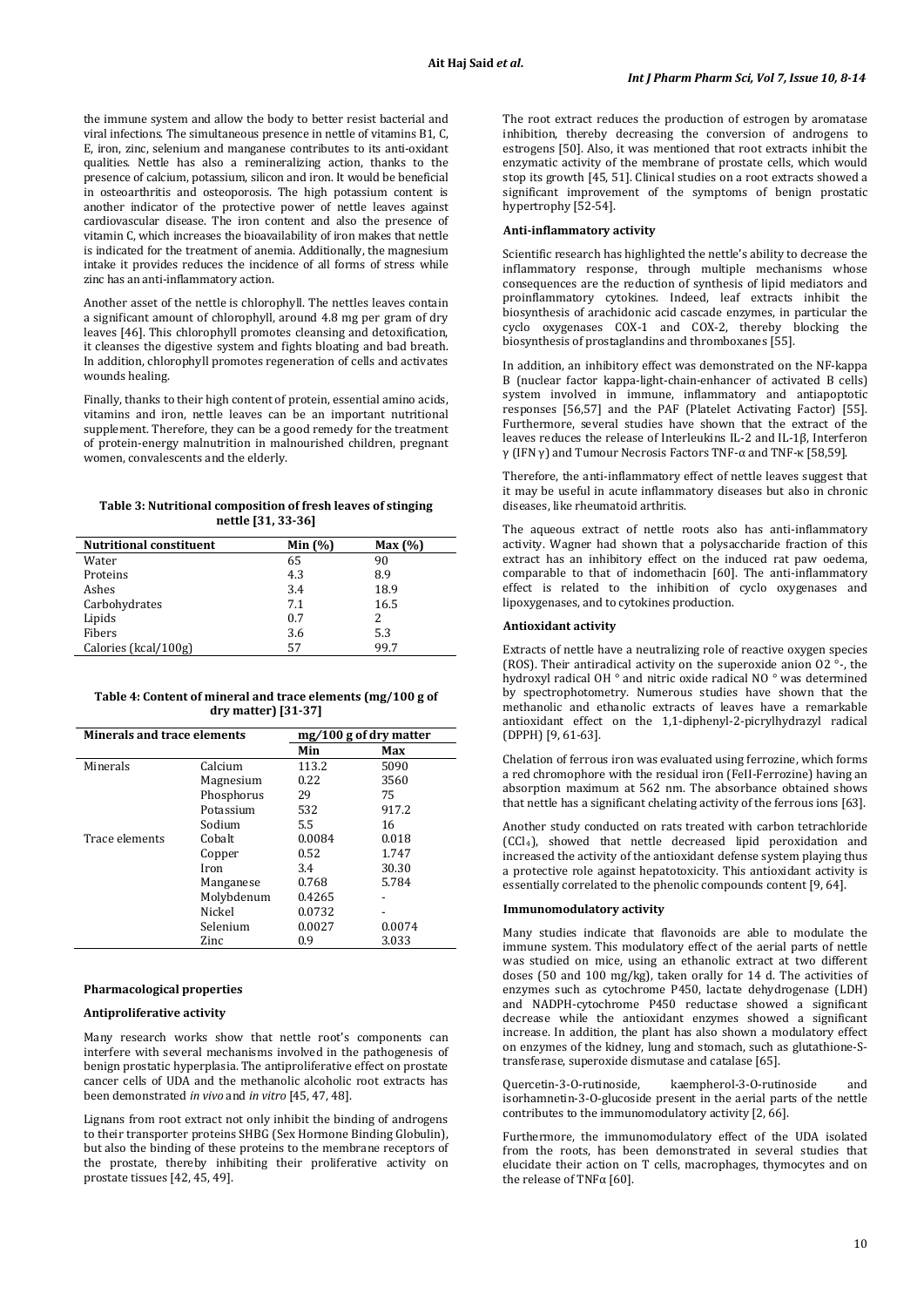#### **Analgesic and antinociceptive properties**

In addition to its anti-inflammatory action, the nettle has an analgesic effect, proved *in vivo* in rats and mice. The aqueous extract of the leaves at the dose of 1200 mg/kg is capable of reducing the thermal stimulation in the hot plate test at 55 °C and causes a greater resistance to pain [67].

The antinociceptive effect of the hydroalcoholic extract of nettle leaves was evaluated through the acetic-acid writhing test and formalin-induced paw licking test. The results obtained show that the hydroalcoholic extract significantly reduces in a dose-dependent manner the nociceptive response in mice and rats. Flavonoids, the caffeoyl malic acid and the caffeic acid could be responsible for these analgesic properties [56].

#### **Antiulcer properties**

The protective effect of the nettle against gastric ulcers is dose dependent. The aqueous extract of aerial parts, at doses of 50 and 200 mg/kg protected rats against gastric ulcer, with significant protection rates ranging from 67.7 to 77.8%. Moreover, this extract showed analgesic activity against gastric dilatation caused by acetic acid [63].

#### **Anti-infective properties**

The antibacterial properties of various extracts of *Urtica dioica* against different bacterial strains were identified by several studies. In a study conducted on nine bacteria: *Citrobacter koseri*, *Enterobacter aerogenes*, *Escherichia coli*, *Micrococcus luteus*, *Proteus mirabilis*, *Pseudomonas aeruginosa*, *Staphylococcus aureus*, *Staphylococcus epidermidis*, and *Streptococcus pneumoniae*, the aqueous extract of aerial parts inhibited the growth of all these bacteria except some strains of *Pseudomonas aeruginosa* [63].

Another study on 38 microorganisms brought evidence of the bactericidal effect of organic extracts of the aerial parts. These extracts inhibited the growth of *Acinetobacter calcoaceticus*, *Bacillus cereus*, *Bacillus spizizenii*, *Bacillus subtilis*, *Citrobacter freundii*, *Entrobacter aerogenes*, *Erwinia sp*., *Escherichia coli*, *Klebsiella pneumoniae*, *Micrococcus sp*., *Saccharomyces cerevisiae*, *Salmonella paratyphi* B, *Serratia marcescens*, Methicillin-resistant *Staphylococcus aureus* (MRSA) and *Vibrio parahaemolyticus*. Phenolic compounds in the nettle would be responsible for this antibacterial effect [68].

The antiviral activity of the nettle was evaluated *in vitro* [69]. The selective and powerful inhibitory action of UDA on the intracellular replication of HIV (HIV-l and HIV-2), respiratory syncytial virus (RSV), and cytomegalovirus (CMV), was well elucidated [70].

The antimycotic activity on some pathogenic fungi (*Alternaria alternata*, *Aspergillus flavus*, Candida albicans, Ceratcystis ulmi, Fusarium oxysporum, Fusarium solani, Phoma exigua, *Phytophthora carotovora*, *Porphyromonas gingivalis*, *Microsporum cookei*, *Microsporum gypseum*, *Saccharomyces cerevisiae*, *Trichoderma viride*, *Trichophyton mentagophytes* and *Rizoctonia solani*) was also confirmed [63, 71].

#### **Antidiabetic activity**

A study conducted to evluate the anti-diabetic activity *in vivo* showed the hypoglycemic effect of aqueous extracts of leaves of nettle on diabetic rats. These results are explained by the inhibition of the intestinal absorption of glucose [72].

Furthermore, studies performed on the islets of Langerhans have demonstrated the stimulatory action of nettle on insulin secretion, accompanied by a decrease in blood sugar. Tests performed on normal and diabetic rats after intra peritoneal injection of aqueous extracts confirmed this result [73].

#### **Antihypertensive action**

Intravenous injections of an aqueous extract of the aerial parts of the nettle, using two concentrations: 4 and 24 mg/kg/h resulted in a blood pressure drop of 15% and 38% proportionally to the administered dose. This decrease was correlated with an increase in diuresis and natriuresis. However, the hypotensive effect was reversible after one hour if a low concentration (4 mg/kg/h) had been used, while it persisted when using a high concentration (24 mg/kg/h) [74].

Moreover, root extracts tested on isolated pieces of vaso constricted aorta showed a relaxant activity. This vasodilator effect is due to the release of the endothelial nitrogen oxide, potassium channel opening and a negative inotropic action [75].

#### **Effect on platelet aggregation**

Several studies indicate that extracts of nettle strongly inhibit platelet aggregation. The inhibitory effect of the aqueous extract of the leaves on platelet aggregation induced by thrombin was clearly demonstrated. Flavonoids are the main compounds involved in this activity [76, 77].

#### **Action on hyperlipidemia and atherosclerosis**

Daily administration of aqueous extract of *Urtica dioica* at 150 mg/kg for 30 d, either as part of a normal or high fat diet, caused a reduction in serum lipids and lipoproteins. Significant decreases in cholesterol and LDL/HDL ratio (Low Density/High Density Lipoproteins) were observed [77].

Similarly, administration of an ethanolic extract to hypercholesterolemic rats, using doses of 100 mg/kg and 300 mg/kg, was responsible for the decreased of cholesterol and LDL levels [78, 79].

## **Anti allergic activity**

The anti-allergenic activity of the nettle is mainly due to two mechanisms. In addition to its inhibition of histamine H1 receptors, nettle inhibits tryptase, consequently reducing mast cell degranulation and the release of proinflammatory cytokines [55].

In a randomized double-blind study with allergic patients having allergic rhinitis, an improvement in symptoms was observed after one week of treatment [80].

## **Toxicity**

Toxicological studies have shown that the LD50 (median lethal dose) of the aqueous extract of the leaves administered intraperitoneally in mice is 3.5g/Kg [72]. While the LD50 of the hydro-alcoholic extract of the leaves administered orally is 5.77 g/Kg [56].

Toxicity studies carried out on the roots have shown that the LD50 values obtained after intravenous injection of an aqueous extract and an infusion of the roots to rats are respectively 1.721 g/kg and 1.929 g/kg [81].

Whereas the LD50 of hydro-alcoholic extracts administered intraperitoneally is 600 mg/Kg [82]. The toxic dose of the fixed oil of nettle seeds is greater than 12.8 ml/kg [83]. For chronic oral application in rats, the DL50 was 1.31g/kg (table 5).

## **Table 5: LD50 of different** *Urtica dioica* **extracts**

|              | <b>Extracts</b> | <b>Animals tested</b> | <b>Administration routes</b> | $LD50$ (mg/kg) | <b>References</b> |
|--------------|-----------------|-----------------------|------------------------------|----------------|-------------------|
| Leaves       | Hydo-alcoholic  | Mice                  | <b>Oral</b>                  | 5770           | [56]              |
|              | Aqueous         | Mice                  | Intraperitoneal              | 3500           | [72]              |
| Root         | Hydo-alcoholic  | Rats                  | Intraperitoneal              | 600            | [82]              |
|              | Aqueous         | Rats                  | Intravenous                  | 1721           | [81]              |
|              | Infusion        | Rats                  | Intravenous                  | 1929           | [81]              |
|              | Infusion        | Rats                  | Oral                         | >1310          | [81]              |
| <b>Seeds</b> | Fixed oil       | Mice                  | Intraperitoneal              | >12.8          | [83]              |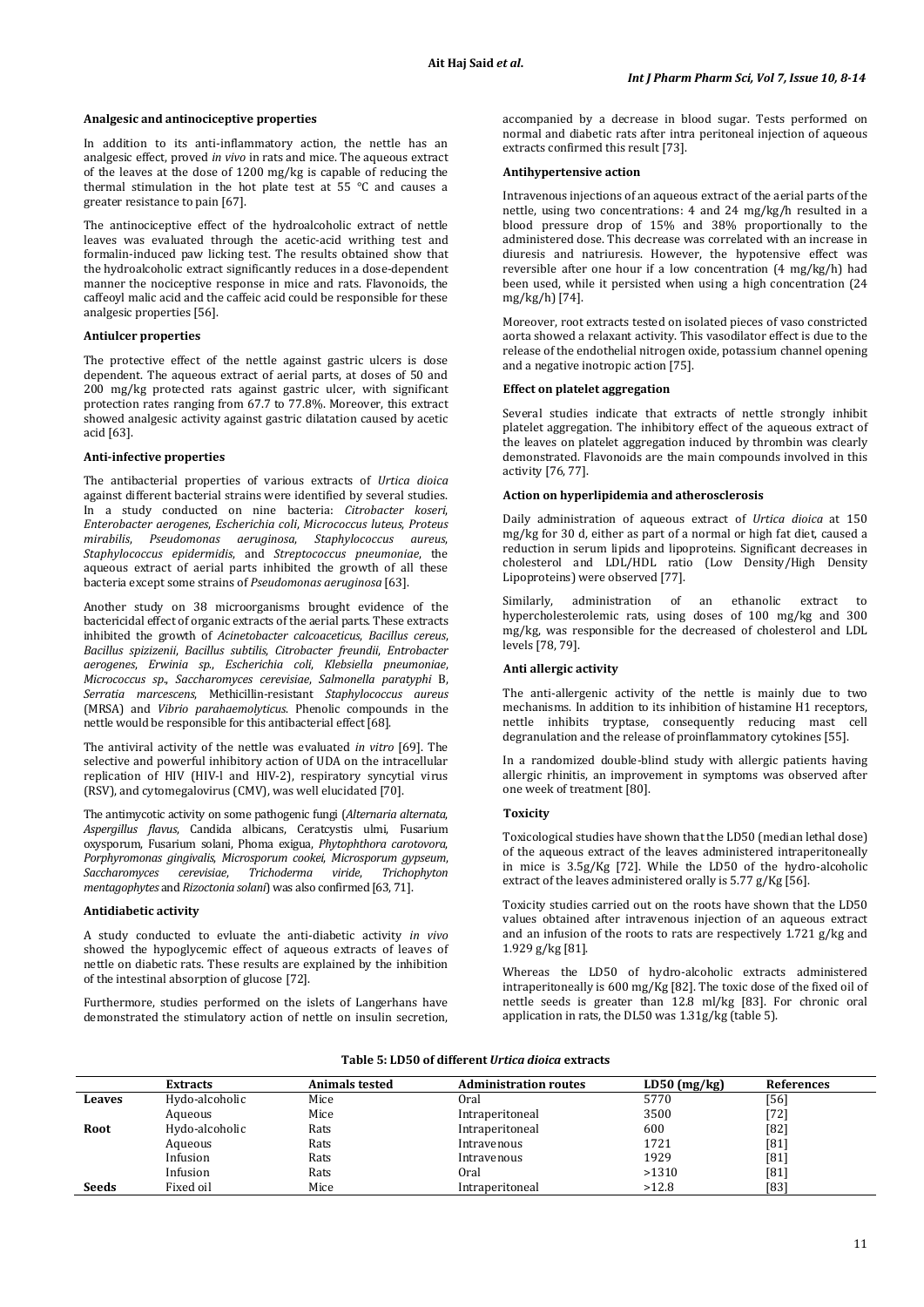#### **Modes of use and use precautions**

Nettle is used by oral and local routes. The most frequently used preparations in herbal medicine are the total dry powder, dry extracts, infusions, decoctions and the fresh nettle juice.

Orally, aerial parts are used as diuretics and also in the treatment of arthritis, rheumatism and gout. Nettle teas are also used in the treatment of rhinitis and seasonal allergies [84].

Thanks to their high content of iron and trace elements, nettle leaves infusions, tinctures or fresh juices are prescribed to treat anemia and also for asthenia, convalescence and demineralization states. In association with the marigold (*Calendula officinalis*) and curled dock (*Rumex crispus*), nettle leaves are used for the treatment of chronic skin conditions such as eczema, psoriasis and hives [85]. Nettle fresh juice has a hemostatic effect on the skin and nasal bleeding. It also overcomes the heavy periods or menorrhagias by reducing their flow [85].

Used in mouthwash, nettle is also effective against oral infections such as aphtha, gingivitis and tonsillitis [86]. External preparations like fresh nettle poultices are used in cases of acne and to alleviate arthritic and rheumatic pain [86].

Nettle preparations are also applied externally in hair care against dandruff and oily hair. Furthermore, the nettle roots, alone or associated with saw palmetto (*Serenoa repens*), are used as teas or extracts in mictional disorders due to benign prostatic hyperplasia [85].

The adherence to dosage recommendations is essential. The recommended adult dosage of the dried aerial parts is 1.2 to 18g per day. For fresh juice, the recommended dose is 15 to 45 ml per day. Dosages for the dried root preparations are 0.3 to 24g per day. Recommended dosages and frequency of administration for each type of preparations are shown in table 6.

| Parts used         | Preparation             | <b>Recommended doses</b>           | References |
|--------------------|-------------------------|------------------------------------|------------|
| Dried aerial parts | Dry powder              | 6 à 12 g, per day                  | $[87]$     |
|                    |                         | 8 à 12 g, 2 à 3 times daily        | [84]       |
|                    |                         | 2 à 5 g, 3 times daily             | $[88]$     |
|                    |                         | 3 à 6 g, 3 times daily             | [89]       |
|                    | Infusion                | 6 à 12 g, per day                  | $[87]$     |
|                    |                         | $3$ à $5$ g, $1$ à $3$ times daily | $[84]$     |
|                    |                         | 2 à 5 g, 3 times daily             | [88]       |
|                    |                         | 3 à 6 g, 3 times daily             | [89]       |
|                    | Decoction               | 2 à 5 g, 3 times daily             | [88]       |
|                    | Liquid extract          | $6$ à 12 g, per day                | $[87]$     |
|                    | (Dry weight equivalent) | 2 à 5 g, 3 times daily             | [84]       |
|                    |                         | 2 à 4 g, 3 times daily             | [89]       |
|                    | Tincture                | $1.4$ à $2.8$ g, per day           | $[87]$     |
|                    | (Dry weight equivalent) | 0.5 à 1g, 3 times daily            | $[90]$     |
|                    |                         | $0.4$ à $1.2$ g, 3 times daily     | [88]       |
| Fresh aerial parts | Fresh juice             | 15 ml, 1 à 3 times daily           | [84]       |
|                    | Dry powder              | $0.3$ à $0.6$ g, per day           | $[91]$     |
|                    |                         | $4$ à 6 g, per day                 | $[87]$     |
|                    | Infusion                | $4$ à 6 g, per day                 | $[87]$     |
|                    |                         | $4$ à 6 g, $3$ à $4$ times daily   | $[84]$     |
|                    | Decoction               | $4$ à 6 g, per day                 | $[87]$     |
|                    |                         | $4$ à 6 g, $3$ à $4$ times daily   | $[84]$     |
|                    | Liquid extract          | $1.5$ à $7.5$ g, per day           | $[87]$     |
|                    | (Dry weight equivalent) | 4.5 à 7.5 g, per day               | [84]       |
|                    |                         | 1 à 1.5g, 3 times daily            | [88]       |
|                    | Dry extract             | $2.1$ à $8.4$ g, per day           | [84]       |
|                    | (Dry weight equivalent) | 4.5 à 12.1 g, per day              | [88]       |
| Dried roots        | Tincture                | 3 g, per day                       | [84]       |
|                    | (Dry weight equivalent) | $0.5$ à 1g, 3 times daily          | $[90]$     |
|                    |                         | 1 à 1.5g, 3 à 4 times daily        | [88]       |

## **Table 6: Recommended doses of** *Urtica dioica* **extracts**

Despite having anti allergic properties, nettle may cause allergies in sensitive people. Some rare hypersensitivity reactions like hives, itching, edema, oliguria and gastralgia have been reported [92, 93].

Furthermore, the use of nettle orally is contraindicated in pregnant women because of the risk of abortion [94] and in children under 12 because of a lack of clinical studies in this area [1].

## **CONCLUSION**

Notorious for its unpleasant irritant effects, stinging nettle is actually rich in vitamins and minerals and possesses many medicinal properties. During the last decades, several studies have focused on the pharmacological properties and the analysis of the chemical composition of this plant.

Although its potential benefits are still not entirely defined, many studies have strengthened its claimed indications from traditional medicine. Conducted *in vitro* and *in vivo* in animals, these studies have indeed approved many of the nettle pharmacological effects as antiproliferative, anti-inflammatory, anti-oxidant, analgesic, antiulcer, immunostimulating, anti-infectious, anti-hypertensive and also as protective against cardiovascular diseases.

In addition, and in regard to its richness in protein, minerals and vitamins, the stinging nettle provides a proven great nutritional value.

In the perspective of a large medical use, several clinical trials conducted in humans, confirmed these pharmacological and nutritional properties. And many toxicological studies proved that nettle can be considered safe since significant doses, administered orally in humans, showed no side effects.

# **CONFLICT OF INTERESTS**

Declared None

## **REFERENCES**

- 1. Ghedira K, Goetz P, Jeune L. *Urtica dioica L*., *Urtica urens* et ou hybrides (Urticaceae). Phytothérapie 2009;7:279-85.
- 2. Bhuwan CJ, Minky M, Ajudhia NK. Pharmacognostical review of *Urtica dioica L*. Int J Green Pharm 2014;8:201-9.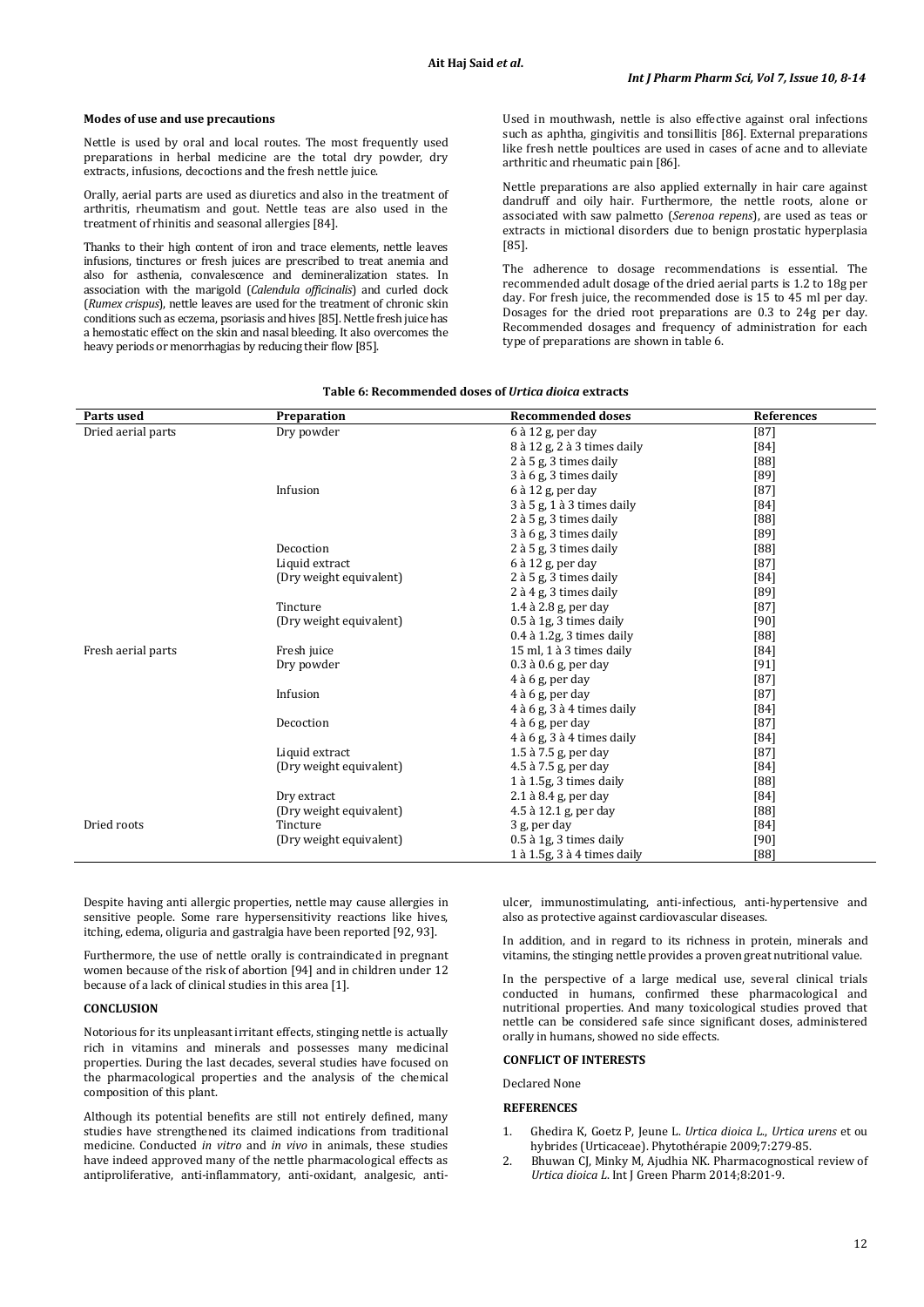- 3. Bnouham M, Mekhfi H, Legssyer A, Ziyyat A. Medicinal plants used in the treatment of diabetes in morocco. Int J Diabetes Metab 2002;10:33-50.
- 4. Hmamouchi M. Les plantes medicinales et aromatiques marocaines. Morocco: Imprimerie de Fédala; 1999.
- 5. Daoudi A, Benboubker H, Bousta D, Aarab L. Screening of fourteen moroccan medicinal plants for immunomodulating activities. Moroccan J Biol 2008;4-5:24-30.
- 6. Bellakhdar J. La pharmacopée marocaine traditionnelle: Médecine arabe ancienne et savoirs populaires. France: Ibis Press; 1997.
- 7. Asgarpanah J, Mihajerani R. Phytochemistry and pharmacologic properties of *Urtica dioica L*. J Med Plants Res 2012;6:5714-9.
- 8. Cushnie TPT, Lamb AJ. Antimicrobial activity of flavonoids*.* Int J Antimicrobial Agents 2005;26:343–56.
- 9. Kataki MS, Murugamani V, Rajkumari A, Mehra PS, Awasthi D, Yadav RS. Antioxidant, Hepatoprotective, and anthelmintic activities of methanol extract of *Urtica dioica L*. Leaves. Pharm Crops 2012;3:38-46.
- 10. Kumar S, Pande AK. Chemistry and biological activities of flavonoids: an overview. Sci World I 2013:2013:1-16.
- 11. Nair MP, Mahajan S, Reynolds JL. The Flavonoid quercetin inhibits proinflammatory cytokine (Tumor Necrosis Factor Alpha) gene expression in normal peripheral blood mononuclear cells via modulation of the NF-κβ system. Clin Vaccine Immunol 2006;13:319-28.
- 12. [Verma AK,](http://www.ncbi.nlm.nih.gov/pubmed/?term=Verma%20AK%5BAuthor%5D&cauthor=true&cauthor_uid=3139283) [Johnson JA,](http://www.ncbi.nlm.nih.gov/pubmed/?term=Johnson%20JA%5BAuthor%5D&cauthor=true&cauthor_uid=3139283) [Gould MN,](http://www.ncbi.nlm.nih.gov/pubmed/?term=Gould%20MN%5BAuthor%5D&cauthor=true&cauthor_uid=3139283) [Tanner MA.](http://www.ncbi.nlm.nih.gov/pubmed/?term=Tanner%20MA%5BAuthor%5D&cauthor=true&cauthor_uid=3139283) Inhibition of 7,12-Dimethylbenz(a)anthracene-and N-Nitrosomethylureainduced rat mammary cancer by dietary flavonol quercetin. Cancer Res 1988;48:5754-8.
- 13. Carli CB, de Matos DC, Lopes FC. Isolated flavonoids against mammary tumour cells LM2*.* [Z Naturforsch C](http://www.ncbi.nlm.nih.gov/pubmed/19323263) 2009;64:32-6.
- 14. Nair HK, Rao KVK, Aalinkeel R, Mahajan S, Chawda R, Schwartz SA. Inhibition of prostate cancer cell colony formation by the flavonoid quercetin correlates with modulation of specific regulatory genes. Clin Diagn Lab Immunol 2004;11:63-9.
- 15. Beil W, Birkholz C, Sewing KF. Effects of flavonoids on parietal cell acid secretion, gastric mucosal prostaglandin production and *Helicobacter pylori* growth. Arzneimittelforschung 1995;45:697-700.
- 16. [Shin JE,](http://www.ncbi.nlm.nih.gov/pubmed/?term=Shin%20JE%5BAuthor%5D&cauthor=true&cauthor_uid=15770537) [Kim JM,](http://www.ncbi.nlm.nih.gov/pubmed/?term=Kim%20JM%5BAuthor%5D&cauthor=true&cauthor_uid=15770537) [Bae EA,](http://www.ncbi.nlm.nih.gov/pubmed/?term=Bae%20EA%5BAuthor%5D&cauthor=true&cauthor_uid=15770537) [Hyun YJ,](http://www.ncbi.nlm.nih.gov/pubmed/?term=Hyun%20YJ%5BAuthor%5D&cauthor=true&cauthor_uid=15770537) [Kim DH.](http://www.ncbi.nlm.nih.gov/pubmed/?term=Kim%20DH%5BAuthor%5D&cauthor=true&cauthor_uid=15770537) *In vitro* inhibitory effect of flavonoids on growth infection and vacuolation of *Helicobacter pylori*. Planta Med 2005;71:197-201.
- 17. Yang J, Guo J, Yuan J. *In vitro* antioxidant properties of rutin. Food Sci Technol 2008;41:1060-6.
- 18. Torres R, Faini F, Modak B, Urbina F, Labba C, Guerrero J. Antioxidant activity of coumarins and flavonols from the resinous exudate of Haplopappus multifolius. Phytochemistry 2006;67:984-7.
- 19. La Casa C, Villegas I, Alarcan de la Lastra C, Motilva V, Martan Calero MJ. Evidence for protective and antioxidant properties of rutin, a natural flavone, against ethanol induced gastric lesions. J Ethnopharmacol 2000;71:45-53.
- 20. Selloum L, Bouriche H, Tigrine C, Boudoukha C. Antiinflammatory effect of rutin on rat paw oedema, and on neutrophils chemotaxis and degranulation. Exp Toxicol Pathol 2003;54:313-8.
- 21. Tian X, Li F, Zhu L, Ye B. Study on the electrochemical behavior of anticancer herbal drug rutin and its interaction with DNA. J Electroanal Chem 2008;621:1-6.
- 22. Sorensen AD, Durand E, Laguerre M. Antioxidant properties and efficacies of synthesized alkyl caffeates, ferulates, and coumarates. J Agric Food Chem 2014;62:1253-6.
- 23. Gülçin İ, Huyut Z, Elmastas M, Aboul-Enein HY. Radical scavenging and antioxidant activity of tannic acid. Arabian J Chem 2010;3:43-53.
- 24. Van Damme EJM, Broekaert WF, Peumans WJ. The *Urtica dioica* agglutinin is a complex mixture of isolectins. Plant Physiol 1988;86:598-601.
- 25. Saul FA, Rovira P, Boulot G, Damme EJ, Peumans WJ. Crystal structure of *Urtica dioica* agglutinin, a superantgen presented by MHC molecules of class I and class II. Structure 2000;8:593-603.
- 26. Otles S, Yalcin B. Phenolic compounds analysis of root, stalk, and leaves of nettle. Sci World J 2012;2012:1-12.
- 27. Chaurasia N, Wichtl M. Flavonol glycoside aus *Urtica dioica*. Planta Med 1987;53:432-4.
- 28. Ellnain-Wojtaszek M, Bylka W, Kowalewski Z. Flavanoids compounds in *Urtica dioica L*. Herba Pol 1986;32:131-7.
- 29. Bakke ILF, Thorsen E, Nordal A. Water soluble acids from *Urtica dioica L*. 1978. Medd Nor Farm Selsk 1978;40:181-8.
- 30. Gül S, Demirci B, Başer KH, Akpulat HA, Aksu P. Chemical composition and *in vitro* cytotoxic, genotoxic effects of essential oil from *Urtica dioica L*. Bull Environ Contam Toxicol 2012;88:666-71.
- 31. Pradhan S, Manivannan S, Tamang JP. Proximate, mineral composition and antioxidant properties of some wild leafy vegetables. J Sci Ind Res 2015;74:155-9.
- 32. Mihaljev E, Eivkov-Baloa M, Cupic E, Jakaic S. Levels of some microelements and essential heavy metals. Acta Pol Pharm 2014;71:385-91.
- 33. Rutto LK, Xu Y, Ramirez E, Brandt M. Mineral properties and dietary value of raw and processed stinging nettle (*Urtica dioica L*.). Int J Food Sci 2013;2013:1-9.
- 34. Rafajlovska V, Kavrakovski Z, Siminovska J, Srbinoska M. Determination of protein and mineralcontents in stinging nettle. Quality Life 2013;4:26-30.
- 35. Sultan JI, Rahim IU, Yaqoob M, Mustafa MI, Nawaz H, Akhtar P. Nutritional evaluation of herbs as fodder source of ruminants. Pak J Bot 2009;41:2765-76.
- 36. Sekeroglu N, Ozkutlu F, Deveci M, Dede O, Yilmaz N. Evaluation of some wild plants aspect of their nutritinal values used as vegetable in eastern black sea region of Turkey. Asian J Plant Sci 2006;5:185-9.
- 37. Kavalali G. The chemical and pharmacological aspects of *Urtica*. In: Kavalali GM, (Ed.). *Urtica*. Therapeutic and Nutritional Aspects of Stinging Nettles. London, New York: Taylor and Francis; 2003. p. 47-55.
- 38. Wetherilt H. Evaluation of *Urtica* species as potential sources of important nutrients. Dev Food Sci 1992;29:15-25.
- 39. Seliya M, Kothiyal P. *Urtica dioica* (stinging nettle): a review of its chemical, pharmacological, Toxicological and ethnomedical properties. Int J Pharm 2014;4:270-7.
- 40. Wagner H, Willer F, Kreher B. Biologically active compounds from the aqueous extract of *Urtica dioica*. Planta Med 1989;55:452-4.
- 41. Shibuya N, Goldstein IJ, Shafer JA, Peumans WJ, Broekaert WF. Carbohydrates binding properties of the stinging nettle (*Urtica dioica*) rhizome lectin. Arch Biochem Biophys 1986;249:215-24.
- 42. Schöttner M, Gansser D, Spiteller G. Lignans from roots of *Urtica dioica* and their metabolites bind to human sex hormone binding globulin (SHBG). Planta Med 1997;63:529-32.
- 43. Chaurasia N, Wichtl M. Phenylpropane und lignane aus der wurzel von *Urtica dioica L.* Dtsch Apothek Zeitung 1986;126:1559-63.
- 44. Guil-Guerreroa JL, Rebolloso-Fuentesa MM, Torija Isasab ME. Fatty acids and carotenoids from Stinging Nettle (*Urtica dioica L*.). J Food Compost Anal 2003;16:111–9.
- 45. Chrubasik JE, Roufogalis BD, Wagner H, Chrubasik S. A comprehensive review on the stinging nettle effect and efficacy profiles. Part II: Urticae radix. Phytomedecine 2007;14:568-79.
- 46. Rafajlovska V, Najdenova V, Cvetkov L. Influence of some factors at chlorophyll extraction from stinging nettle (*Urtica Dioica L*.). Herba Pol 2001;47:304-14.
- 47. Lichius JJ, Muth C. The inhibiting effects of *Urtica dioica* root extracts on experimentally induced prostatic hyperplasia in the mouse. Planta Med 1997;63:307-10.
- 48. [Konrad L,](http://www.ncbi.nlm.nih.gov/pubmed/?term=Konrad%20L%5BAuthor%5D&cauthor=true&cauthor_uid=10705733) [Müller HH,](http://www.ncbi.nlm.nih.gov/pubmed/?term=M%C3%BCller%20HH%5BAuthor%5D&cauthor=true&cauthor_uid=10705733) [Lenz C,](http://www.ncbi.nlm.nih.gov/pubmed/?term=Lenz%20C%5BAuthor%5D&cauthor=true&cauthor_uid=10705733) [Laubinger H,](http://www.ncbi.nlm.nih.gov/pubmed/?term=Laubinger%20H%5BAuthor%5D&cauthor=true&cauthor_uid=10705733) [Aumüller G,](http://www.ncbi.nlm.nih.gov/pubmed/?term=Aum%C3%BCller%20G%5BAuthor%5D&cauthor=true&cauthor_uid=10705733) [Lichius](http://www.ncbi.nlm.nih.gov/pubmed/?term=Lichius%20JJ%5BAuthor%5D&cauthor=true&cauthor_uid=10705733)  [JJ.](http://www.ncbi.nlm.nih.gov/pubmed/?term=Lichius%20JJ%5BAuthor%5D&cauthor=true&cauthor_uid=10705733) Antiproliferative effect on human prostate cancer cells by stinging nettle root (*Urtica dioica*) extract. Planta Med 2000;66:44-7.
- 49. [Hryb DJ,](http://www.ncbi.nlm.nih.gov/pubmed/?term=Hryb%20DJ%5BAuthor%5D&cauthor=true&cauthor_uid=7700987) [Khan MS,](http://www.ncbi.nlm.nih.gov/pubmed/?term=Khan%20MS%5BAuthor%5D&cauthor=true&cauthor_uid=7700987) [Romas NA,](http://www.ncbi.nlm.nih.gov/pubmed/?term=Romas%20NA%5BAuthor%5D&cauthor=true&cauthor_uid=7700987) [Rosner W.](http://www.ncbi.nlm.nih.gov/pubmed/?term=Rosner%20W%5BAuthor%5D&cauthor=true&cauthor_uid=7700987) The effect of extracts of the roots of the stinging nettle (*Urtica dioica*) on the interaction of SHBG with its receptor on human prostatic membranes. Planta Med 1995;61:31-2.
- 50. Gansser D[, Spiteller G.](http://www.ncbi.nlm.nih.gov/pubmed/?term=Spiteller%20G%5BAuthor%5D&cauthor=true&cauthor_uid=17238068) Aromatase inhibitors from *Urtica dioica* roots. Planta Med 1995;61:138-40.
- 51. [Hirano T,](http://www.ncbi.nlm.nih.gov/pubmed/?term=Hirano%20T%5BAuthor%5D&cauthor=true&cauthor_uid=7510891) [Homma M,](http://www.ncbi.nlm.nih.gov/pubmed/?term=Homma%20M%5BAuthor%5D&cauthor=true&cauthor_uid=7510891) [Oka K.](http://www.ncbi.nlm.nih.gov/pubmed/?term=Oka%20K%5BAuthor%5D&cauthor=true&cauthor_uid=7510891) Effects of stinging nettle root extracts and their steroidal components on the Na+, k(+)-